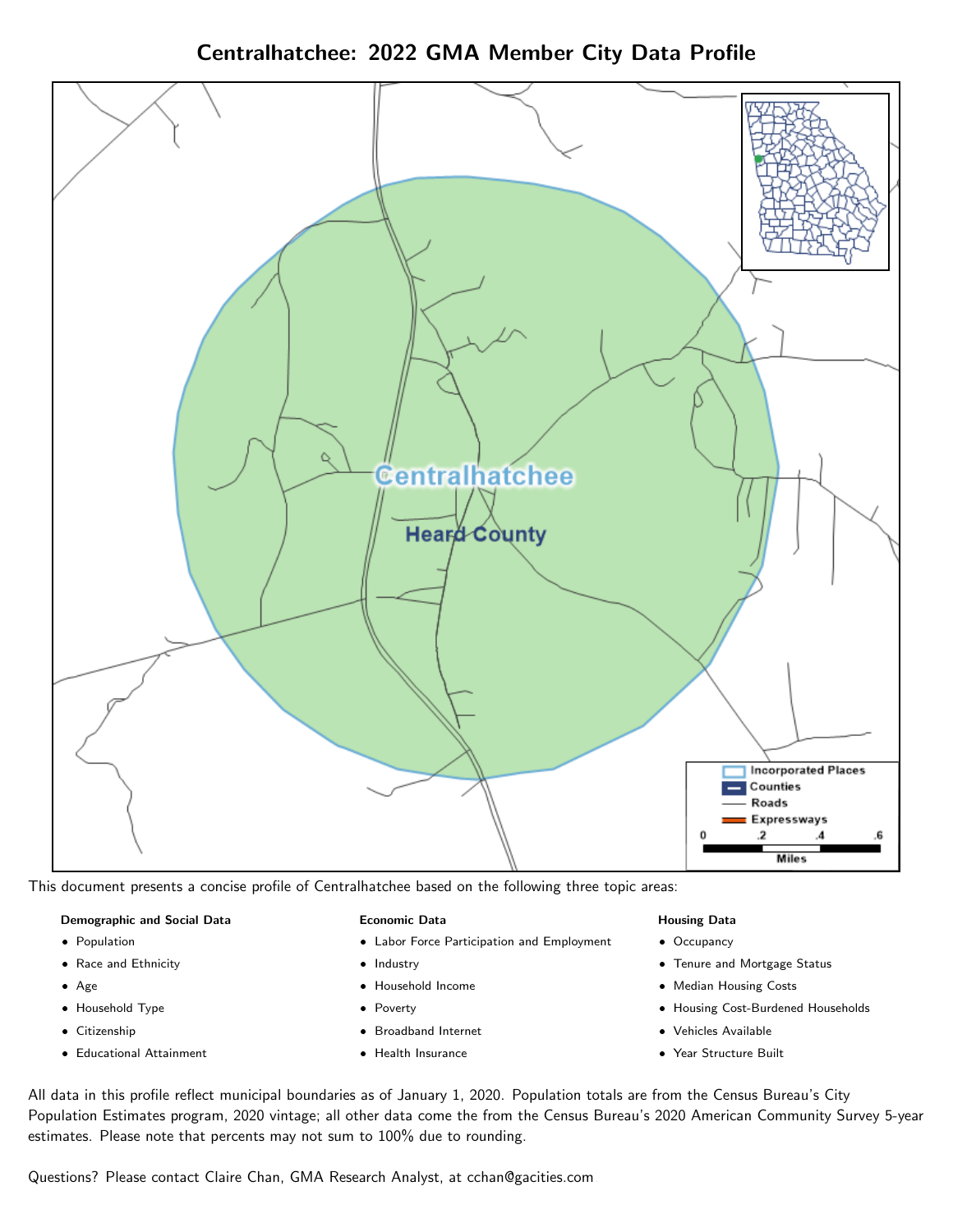# Centralhatchee: Demographic and Social





# **Citizenship**

| Native Born<br>100% |  |
|---------------------|--|

Race and Ethnicity



Source: U.S. Census Bureau, City Population Estimates, 2020 vintage Source: American Community Survey, 2020 5-year estimates, table B03002

#### Household Type



Source: American Community Survey, 2020 5-year estimates, table B01001 Source: American Community Survey, 2020 5-year estimates, table B11001

#### Educational Attainment



Source: American Community Survey, 2020 5-year estimates, table B05002 Source: American Community Survey, 2020 5-year estimates, table B15002

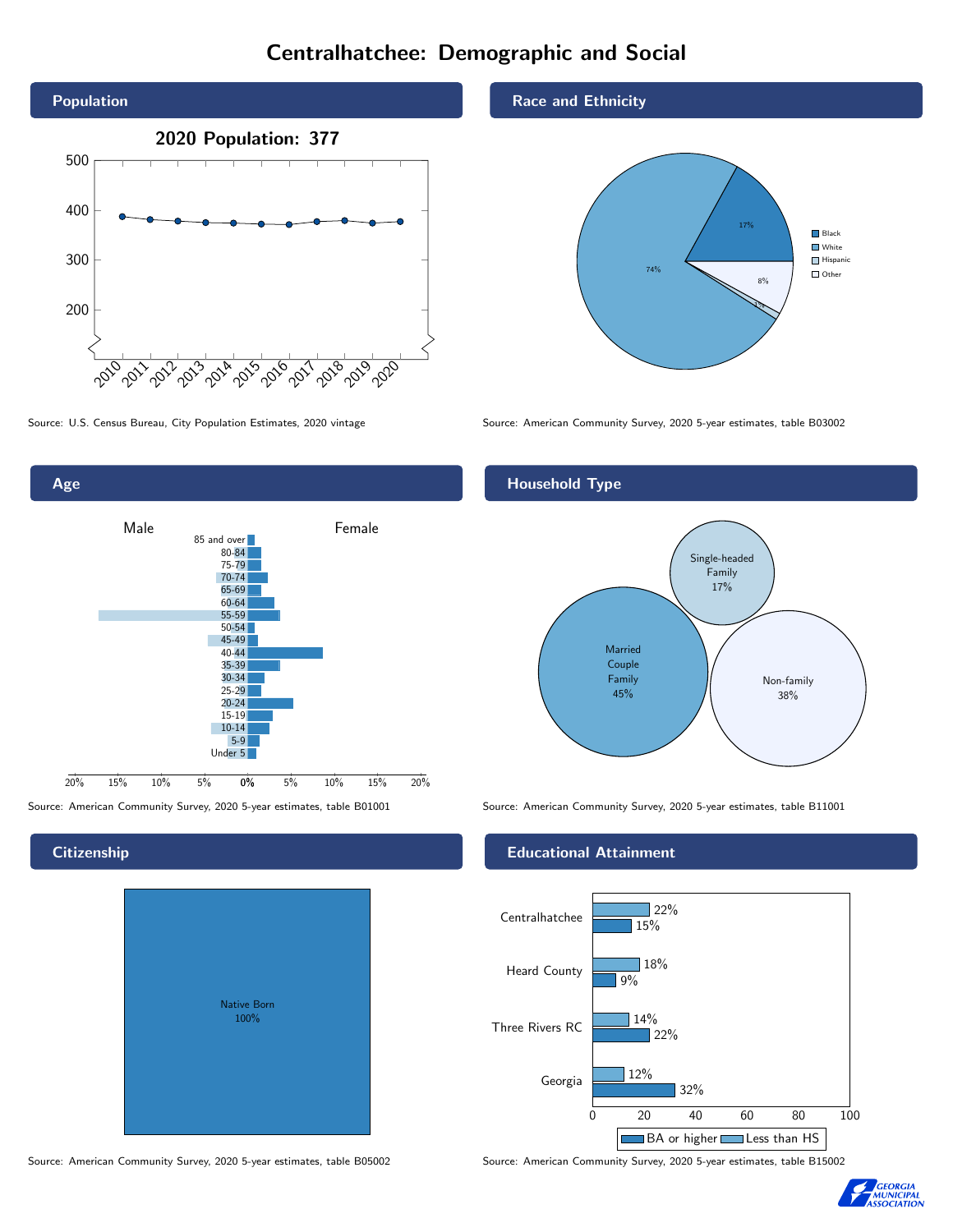# Centralhatchee: Economic



Source: American Community Survey, 2020 5-year estimates, table B23001 Note: Unemployment rate is based upon the civilian labor force.

#### Industry

| Agriculture, forestry, fishing and hunting, and mining      | $0\%$ |
|-------------------------------------------------------------|-------|
| Construction                                                |       |
| Manufacturing                                               | 12%   |
| <b>Wholesale Trade</b>                                      | 2%    |
| Retail Trade                                                | 11%   |
| Transportation and warehousing, and utilities               |       |
| Information                                                 |       |
| Finance and insurance, real estate, rental, leasing         |       |
| Professional, scientific, mgt, administrative, waste mgt    |       |
| Educational services, and health care and social assistance |       |
| Arts, entertainment, recreation, accommodation, food        |       |
| service                                                     |       |
| Other services, except public administration                |       |
| Public administration                                       |       |

Source: American Community Survey, 2020 5-year estimates, table C24030



Source: American Community Survey, 2020 5-year estimates, tables B19013 and B19025 Source: American Community Survey, 2020 5-year estimates, table B17010



Poverty



#### Health Insurance



Source: American Community Survey, 2020 5-year estimates, table B28002 Source: American Community Survey, 2020 5-year estimates, table B18135